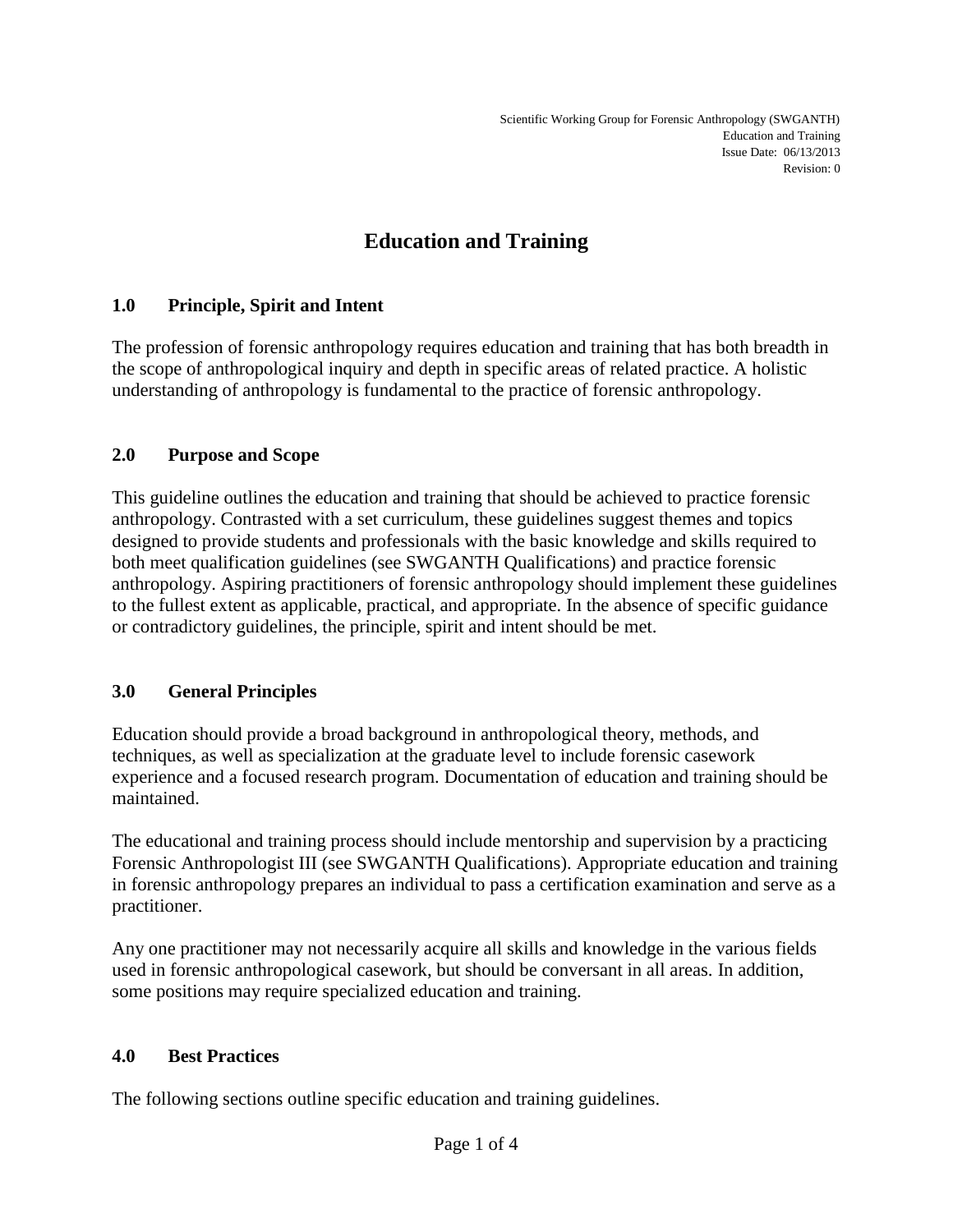#### 4.1 Education

Undergraduate education should focus on broad, holistic anthropological inquiry, usually attained with an anthropology degree and additional training in the physical and natural sciences. Graduate education should include anthropological theory, with an emphasis on human variation and anatomy, skeletal biology, archaeology, and the other primary areas listed below. Students, particularly graduate students, should begin professional activities, such as active student membership within the American Academy of Forensic Sciences (AAFS), and attend and present at regional and national forensic science meetings. Students are encouraged to gain exposure to other areas of forensic sciences for a broader understanding of the role of forensic anthropology. Students are encouraged to use outside resources to augment their education in forensic anthropology and related sciences (e.g. internships, postgraduate fellowships, short courses).

Students should have university-level coursework in the following primary and secondary areas.

## 4.1.1 Primary Areas

- Human variation
- Human osteology
- Skeletal pathology
- Evolutionary theory
- Archaeological theory, method, and field work
- Statistics and mathematics
- Research methods and design
- Anthropological theory
- Human growth and development
- Bone biology
- Dental anthropology
- Genetics and molecular biology
- Cultural anthropology
- Human and comparative anatomy and physiology
- General forensic sciences
- Ethics
- Taphonomy

## 4.1.2 Secondary Areas

- Radiology
- Photography
- Legal procedures
- Evidence handling and security
- Biomechanics
- Bone histology
- Epidemiology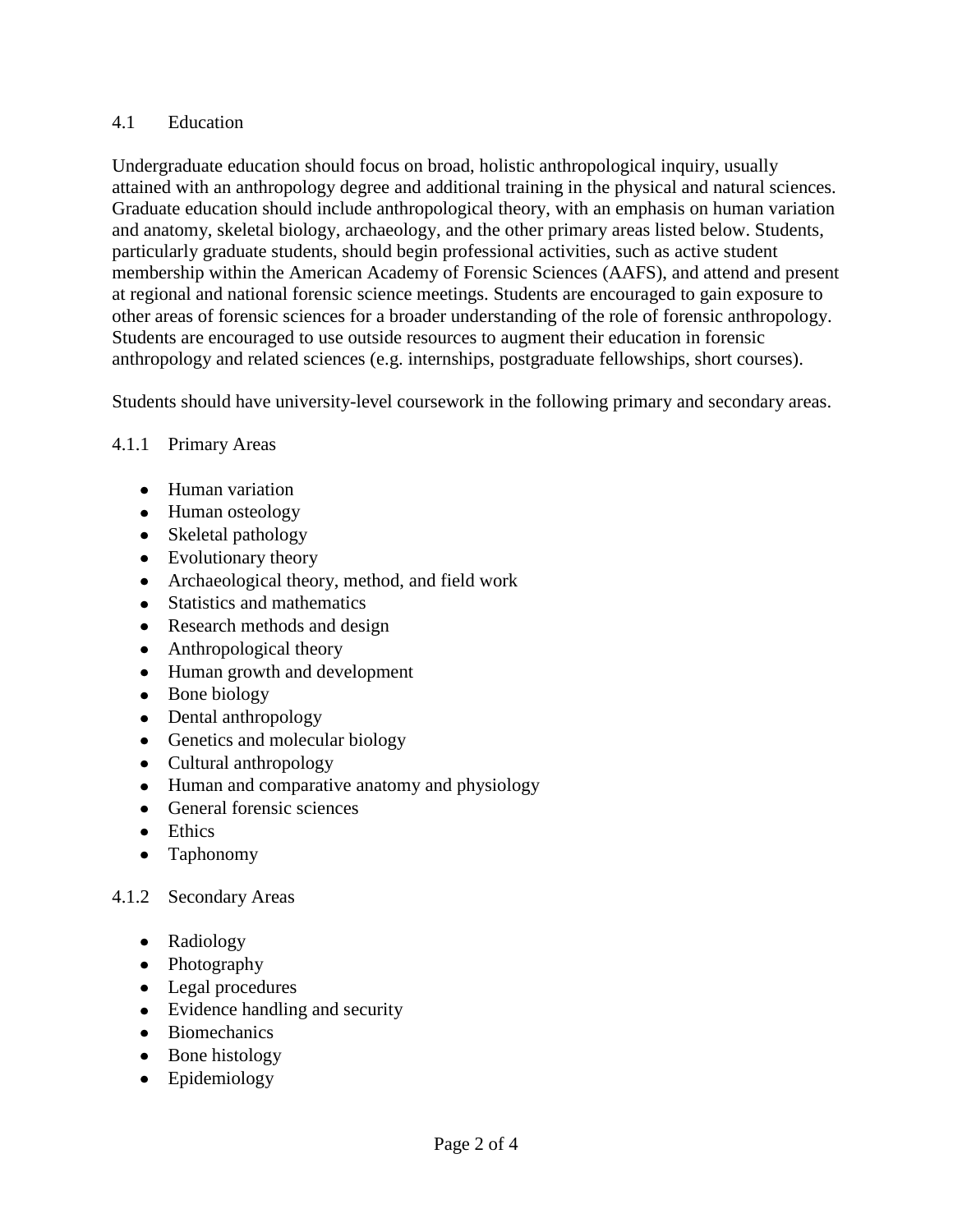## 4.2 Training

Training outside the classroom is necessary for the successful practice of forensic anthropology. Training should be documented in a training log that is verified by a trainer. Practitioners should receive mentoring from qualified professionals in the following areas:

- Chain of custody procedures
- Laboratory management and quality assurance
- Photographic techniques
- Radiographic techniques
- Microscopy and slide preparation
- Metric analysis including geometric morphometric techniques
- Biological profile methods and techniques
- Trauma analysis
- Personal identification
- Report writing
- Field search and recovery

## 4.3 Supplemental Education

Educational opportunities are available in multiple forms and are not limited to formal course curricula. Supplemental education may be accomplished through the following venues:

- Attendance and active participation at meetings and workshops, and/or presentation of research at professional organizations (e.g., American Academy of Forensic Sciences, International Association for Identification, and American Association of Physical Anthropologists)
- Participation in international initiatives in forensic anthropology
- Studying relevant publications in forensic anthropology and related areas
- Short courses
- Professional seminars and workshops
- Guest and invited speakers and lectures
- Courses at any advanced education level
- Internships/apprenticeships/residencies/fellowships/post-docs
- Online seminars through forensic and legal agencies
- Research
- Professional service
- Teaching  $\bullet$

## 4.4 Research

Research and publication of findings allows forensic anthropologists to stay abreast of the field as well as fill gaps and deficiencies in previous knowledge. Research should be published in peer-reviewed venues.